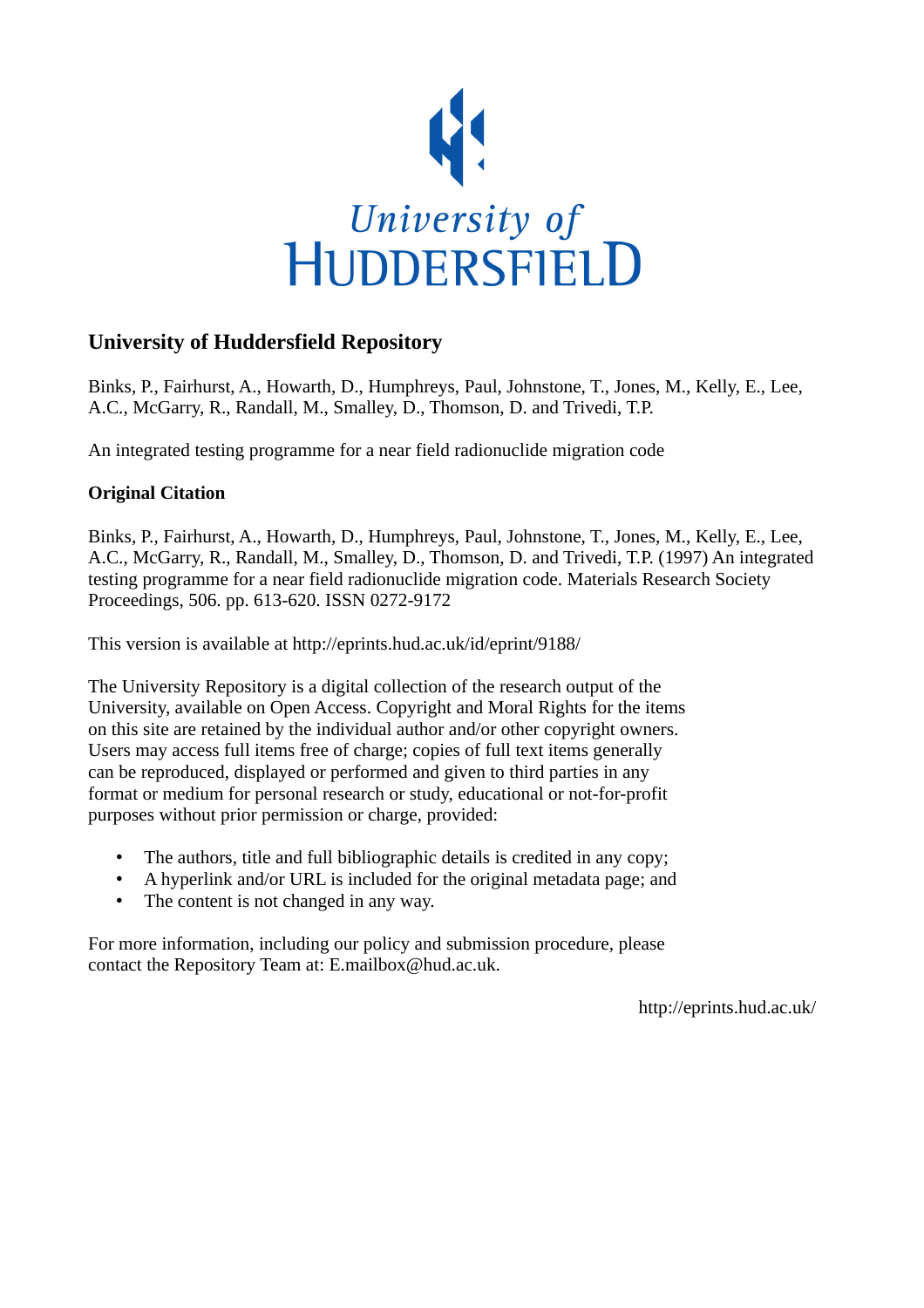## AN INTEGRATED TESTING PROGRAMME FOR A NEAR FIELD RADIONUCLIDE **MIGRATION CODE**

P. BINKS<sup>1</sup>, A. FAIRHURST<sup>2</sup>, D. HOWARTH<sup>2</sup>, P. N. HUMPHREYS<sup>3\*</sup>, T. JOHNSTONE<sup>3</sup>, M. JONES<sup>3</sup>, E. KELLY<sup>2</sup>, A. LEE<sup>3</sup>, R. MCGARRY<sup>3</sup>, M. RANDALL<sup>3</sup>, D. SMALLEY<sup>3</sup>, G. THOMSON<sup>3</sup>, D. P. TRIVEDI<sup>3</sup>.

<sup>1</sup>Company Research Laboratories, BNFL, Springfields Works, Salwick, Preston, UK.<sup>2</sup>Sellafield Research and Technology, BNFL, Sellafield, Cumbria, UK.<sup>3</sup>Environmental Assessments, BNFL, Risley, Warrington, UK. \*Corresponding author.

### **ABSTRACT**

The DRINK code is a 2D, biogeochemical transport code developed as a research tool to simulate the long term evolution of near surface LLW disposal sites and to generate gaseous and liquid source terms for far field studies. The code was recently upgraded to provide a more generic modelling tool with wider application to radionuclide migration scenarios. During the development of this code, the Generalised Repository Model (GRM), an integrated strategy has been employed to ensure the production of a fully tested, verified and quality assured product. This strategy is based around a code development protocol with three main components: quality assurance and documentation, verification and realism testing. Realism testing includes both peer review and model testing, with the latter including: experimental test cases; natural and anthropogenic analogues; field observations and finally uncertainty and sensitivity analysis. This paper describes the successful application of the protocol to the development and testing of the GRM code with specific emphasis upon verification and realism testing.

## **INTRODUCTION**

In recent years BNFL have developed a suite of geochemical and biogeochemical transport codes to provide a mechanistic understanding of radionuclide release and transport. Principle amongst these is DRINK [1,2,3], a 2D, biogeochemical transport code developed as a research tool to simulate the long term evolution of near surface, LLW disposal sites and to generate gaseous and liquid source terms for far field studies. DRINK incorporates a number of functional units which model geochemistry, sorption, corrosion, microbiology, radionuclide decay, colloid facilitated transport, mineral precipitation/dissolution and gaseous release. The combination of these processes within one code allows the evolving geochemistry of a LLW disposal site and its subsequent impact upon radionuclide transport and release to be simulated. The Generalised Repository Model (GRM) is an upgrade of the DRINK code, and was developed as a more generic modelling tool with application to a wider range of radionuclide migration scenarios. During the development of the GRM it was recognised that there was a requirement for a structured approach to the development and testing of multi-functional software tools. In particular, issues such as verification and validation, fitness for purpose, peer review and realism, all need addressing in a transparent and structured manner. In view of this an integrated strategy was developed around a code development protocol to ensure the production of a fully tested, verified and documented product.

This paper outlines some of the major issues addressed during the development of the modelling protocol, details the application of the protocol to the GRM code and gives specific examples of successful test cases. Particular emphasis is given to the approach adopted to verification and realism testing.

Mat. Res. Soc. Symp. Proc. Vol. 506 ° 1998 Materials Research Society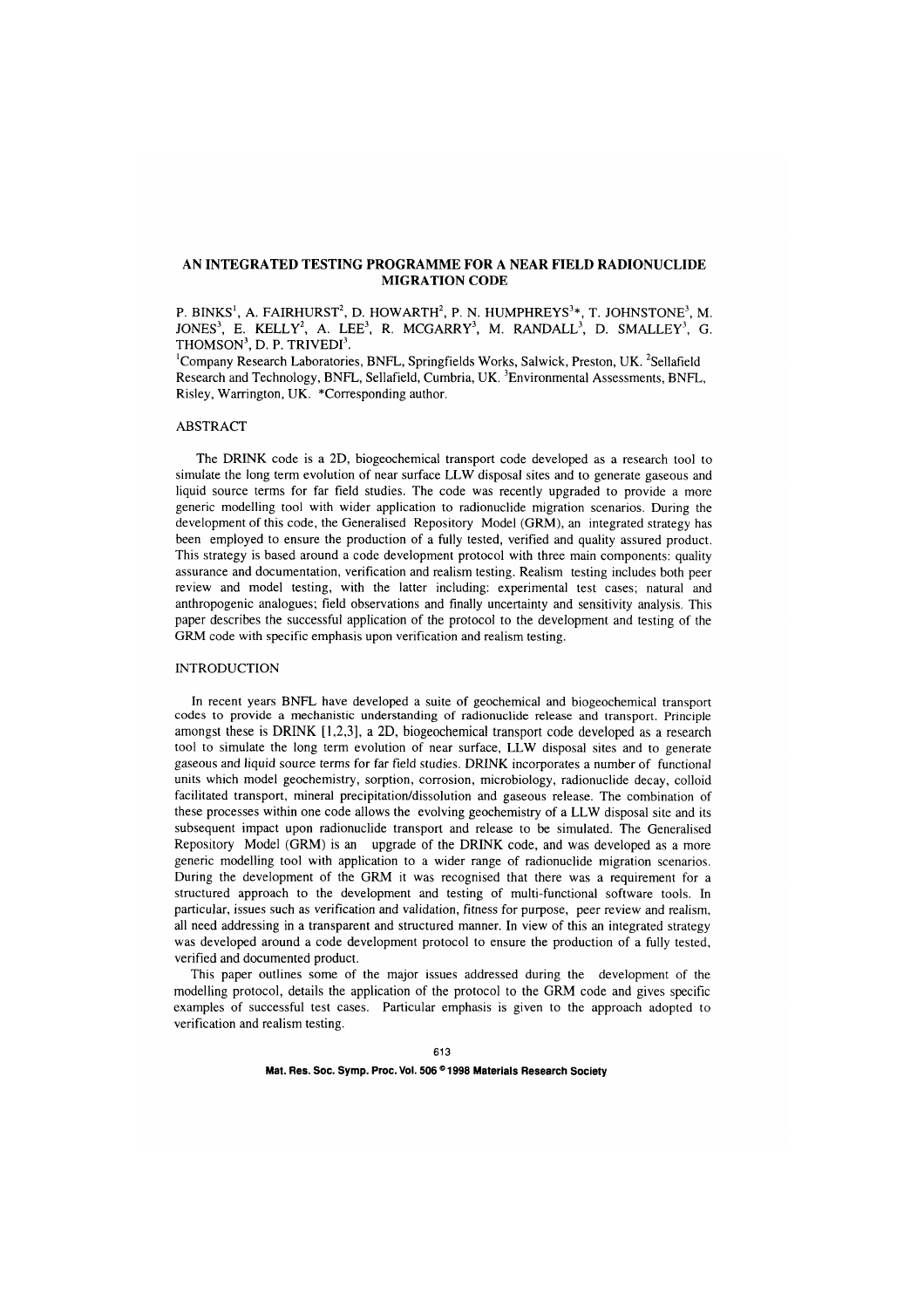### THE GRM CODE

GRM is a 2D, contaminant transport code which employs standard advection and dispersion equations to describe the transport of dissolved species and colloidal particulates. The 2D, areal flow field is either user defined or generated by MODFLOW[4]. Geochemical calculations are carried out using a modified version of the PHREEOEI5.61 speciation code with mineral precipitation and dissolution being determined by a fully automated reaction path model. Mineral equilibration can either be instantaneous and mediated by PHREEQE, or kinetically controlled. Redox reactions involving the electron donors, organic molecules and hydrogen, and the electron acceptors oxygen, nitrate, ferric iron and sulphate, are assumed to be microbially mediated and are modelled via the microbial growth equations. The redox potential within the model is determined from the most oxidising redox couple, using standard Eh functions [7]. Step changes from one couple to the next occur through microbial action removing the most oxidising couple. This allows the modelled redox potential to progress through the biologically mediated redox sequence [8]. The GRM microbial module is based on a number of existing models [9,10,11] and currently contains seven broad microbial groups carrying out a range of redox reactions [3]. The primary electron donors are hydrogen resulting from both corrosion and microbial activity and organic carbon originating from the hydrolysis of polymeric organic substrates classified as either cellulose, protein or fat. Corrosion is partitioned between the unsaturated and saturated zones with both aerobic and anaerobic corrosion modelled[1]. Sorption is taken to be rapid with respect to the solute residence times, consequently instantaneous equilibrium is assumed. Accounting for radionuclide decay within GRM is complicated by the presence of solute, sorbed and solid phases. On decay the daughter is redistributed between solute, sorbed and mineral phases according to the ambient bulk chemistry.

## THE ISSUES OF VALIDATION AND TESTING

During the development of the modelling protocol two main areas for consideration were identified, firstly the issue of validation and secondly the approach to code testing. It was noted that there has been significant scientific debate as to whether it is actually possible to validate contaminant transport models [12,13,14], principally on the grounds that the future cannot be interrogated now. Much of the confusion surrounding validation and verification has arisen from the fact that in the nuclear industry mathematical models of reactor and fuel performance have tended to set the definitions in the context of computer modelling. Verification has been taken to mean: checks that the numerical model faithfully reflects the mathematical model, and validation to mean: checks that the numerical model gives the level of predictive accuracy required.

In the context of reactor modelling and other forms of modelling such as heat transfer and stress analysis, genuine blind testing of numerical models can be undertaken since a large number of repetitive tests can be undertaken and documented. Leaving aside the fact that radionuclide migration models are addressing much more complex and less well understood processes, the multiple blind testing approach cannot be done meaningfully and a consensus opinion has developed that validation is actually impossible  $[12,13,14]$ . It is also significant that in the more established discipline of petroleum reservoir modelling, extrapolation into the future is only seen as supportable for a period of time equal to about twice as long as the period for which the model has been history matched or calibrated. This is obviously impossible when codes are to be run over the time periods of interest to the nuclear industry.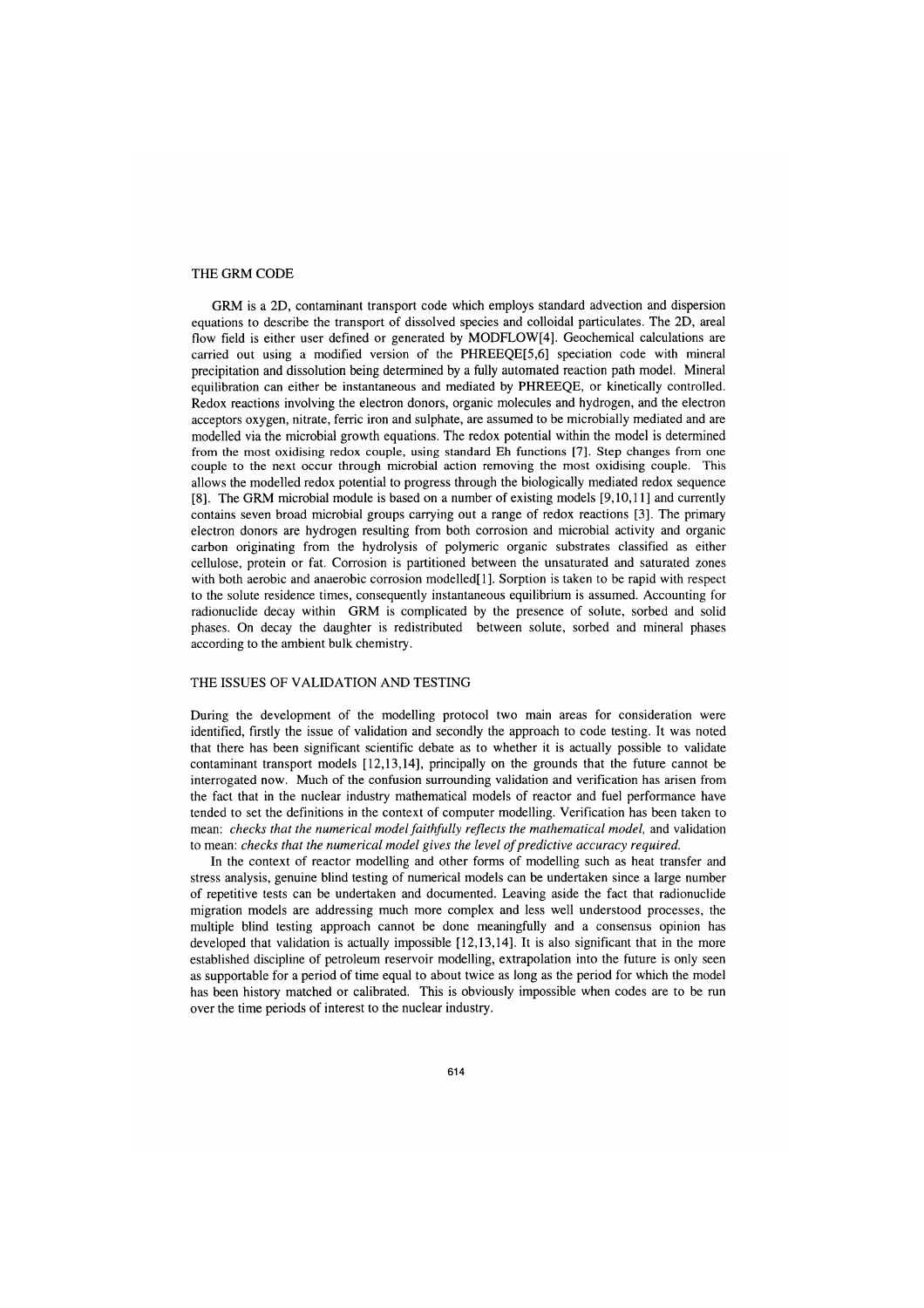## THE MODELLING PROTOCOL

The discussion above raises the issue that if models cannot be validated then what should be done instead? Authoritative opinion has developed that validation should be replaced by a good modelling protocol which should include [13]: a complete description of model design; thorough assessment of model calibration; and uncertainty analysis. A somewhat similar viewpoint has been put forward by Jackson et al. (1992) [14] where a formal framework for addressing issues relevant to validation has been proposed. More radically, Konikow and Bredehoeft[12] recommend that we move away from the false confidence in model predictions which is encouraged by nominal validation programmes and instead move towards an understanding of the complex systems with which we are dealing.

The approach adopted here is broadly in line with these approaches with the adoption of a formal modelling protocol. To avoid confusion, the term validation is replaced with the concept of building confidence in model performance, within known boundaries, through the application of a rigid modelling protocol which is outlined in Figure 1. The foundations of this protocol are a stringent set of software development, quality assurance (QA) procedures which provide the verification and supporting documentation aspects. These are then complemented by realism testing which includes both peer review and model testing.

## **Quality Assurance**

The software QA standards employed [15] require a considerable amount of effort to be invested in in-depth documentation of the code. This provides a comprehensive, transparent description of the code's components, structure, modelling approaches and the assumptions applied, as well as providing an audit trail for all code testing and the basis of the peer review process.



Figure 1. Model Testing Protocol

#### Verification and Benchmarking

Verification of the code is carried out in terms of checking that the numerical model faithfully reflects the mathematical model. This is carried out through appropriate subroutine harness testing, comparisons against relevant analytical solutions and through inter-code comparisons. Subroutine harness testing involves using harness code to isolate a subroutine to allow testing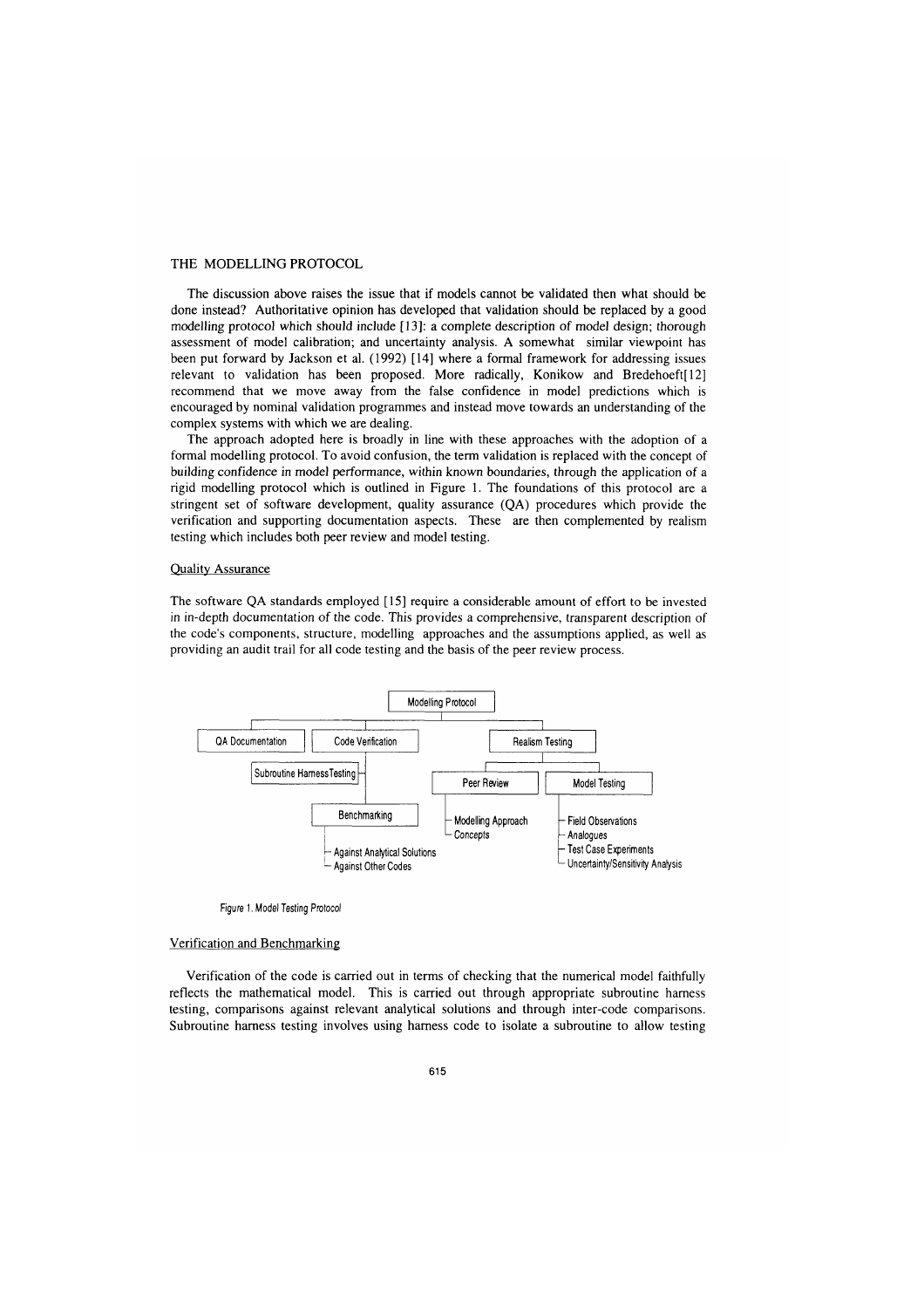against hand calculations etc. Benchmarking involves the running of the code against appropriate analytical solutions and runs from other similar codes. Benchmarking against analytical solutions provides insight into the impact of the inherent approximations of the numerical approaches employed. Benchmarking against other codes on the other hand provides insight into how a code performs when compared with its international 'peers'. To date extensive use has been made of analytical solutions  $[16,17]$  and international inter-code comparison exercises  $[18,19]$ . In addition more specific comparisons have been made focusing on particular capabilities of the code such as cation exchange [20] and microbial degradation of organics [21] with good results in both cases (Figures 2 and 3).



Figure 2. Modelling cation exchange using GRM and PHREEOM

Figure 3. Comparison between GRM and BIOPLUME II

## **Realism Testing**

The realism testing splits into two main components, peer review and model testing. The aim of realism testing is to ensure that the codes are sufficiently detailed, both conceptually and numerically, to adequately represent the situations modelled. This contrasts with the aims of code verification which determines that the numerical model (the coding) faithfully reflects the mathematical model. It is entirely possible that a fully verified code is of no practical use, because the mathematical model does not adequately represent the situation it was intended to model. Realism testing is intended to provide confidence that this is not the case through expert peer review and testing against experimental data where appropriate.

The aim of peer review is twofold, firstly to improve confidence in the work and secondly to ensure and demonstrate a high technical standard. The peer review component tests, through expert elicitation, that: the assumptions made in model formulation are supportable; the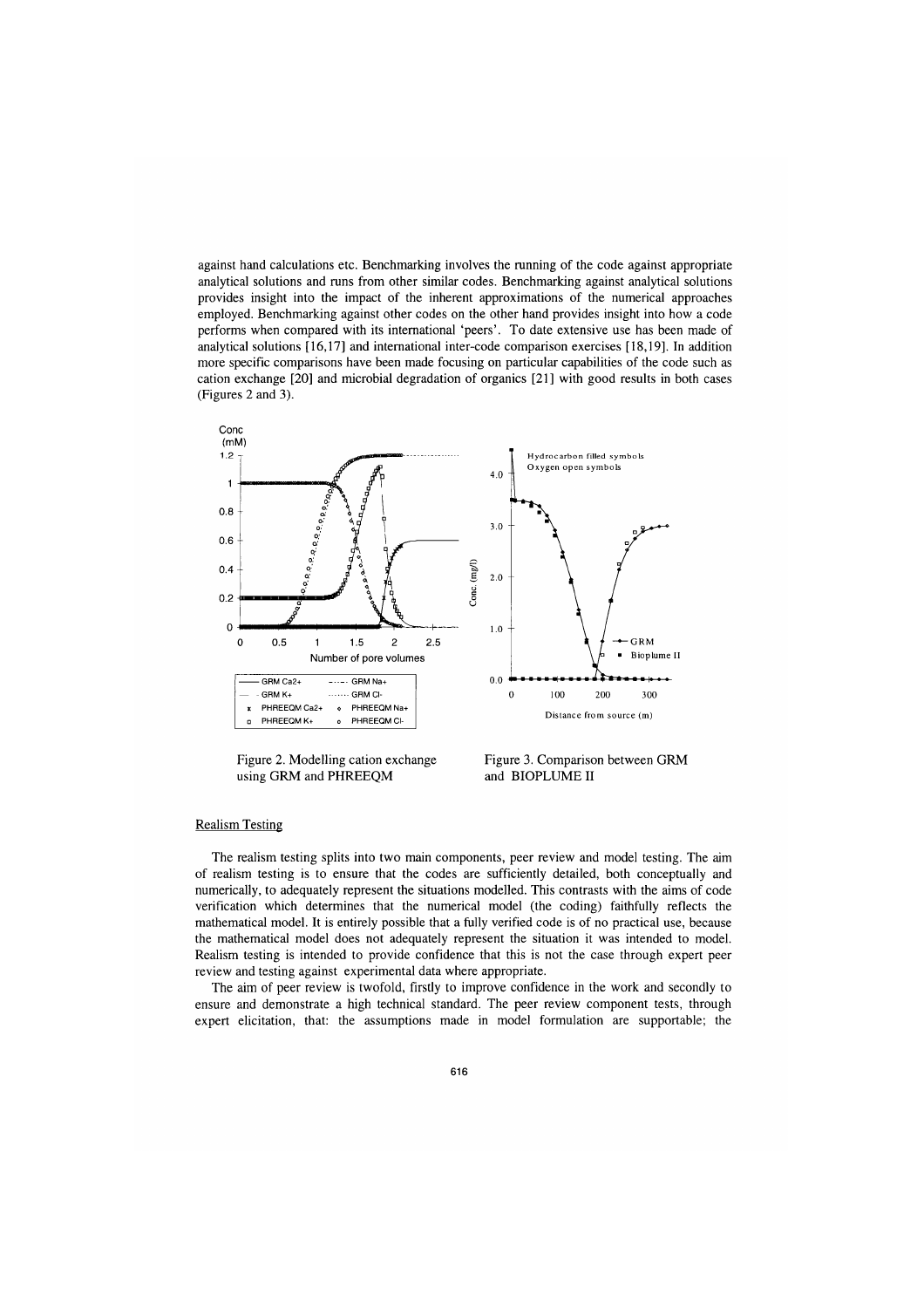mathematical model is fit for purpose; the techniques used to reflect the mathematical model into computer code are fit for purpose.

Model testing has four major components: experimental test cases; natural and anthropogenic analogues; field trials; and finally uncertainty and sensitivity analysis. The use of experimental test cases and analogues will be discussed here, field trials are site specific and cannot therefore be discussed in general terms and work on uncertainty and sensitivity analysis is currently being initiated. The general approach to the experimental test cases is a structured one which begins with highly characterised experiments and then moves on to more complex experiments which merge processes being investigated. In parallel with these well characterised short term experiments larger scale, less well characterised, trials are included. These trials are best suited to whole code testing since at larger scale it is more difficult to control experimental conditions. The time and physical scale of the tests are further increased within the protocol by including analogue studies

This graded approach to experimental test cases can be clearly seen in the gas generation tests currently being investigated. These begin with simple, single substrate tests where microbiology and no chemistry is modelled [22] (Figure 4a), these then move onto more complex tests involving cellulose degradation [23], here a series of microbial groups are involved, the pH is fixed but carbon dioxide solubility is modelled (Figure 4b). The final set (Figure 4c) involve gas generation from simulated LLW [24] where microbiology, corrosion and an evolving chemistry are modelled simultaneously. All these tests are on a small scale  $(<10$  litres), to increase the scale a set of LLW tests at a larger scale (250 litres) have recently been commissioned but no data is available to date. Experimental test cases are not only confined to microbial aspects of the code, a series of column studies investigating transport and sorption are underway (Figure 4d) and test cases such as the reactive barrier case described by Fryer and Schwartz [25] have also been employed (Figure 4e).

Work on analogue studies has been confined to examples available in the scientific literature. Although a number of natural analogues have been extensively studied by the nuclear community [26,27] anthropogenic analogues have proved to be more useful for model testing GRM. This is because there is a better fit with the processes of interest, anthropogenic analogues are more dynamic both spatially and temporally and the data set quality is generally better. Analogues currently under investigation include the Savannah River F-Area [28] which is an abandoned seepage basin previously used for the disposal of low-activity liquid wastes from the chemical separation areas at the U.S. Dept of Energy's Savannah River site. Initial modelling work has concentrated upon uranium transport and sorption. The nitrate reduction case described by Postma et al. [29] has also been used as a test case (Figure 4f). This test case is based on an aquifer contaminated with nitrate emanating from agricultural areas. A sharp redox boundary is seen in the aquifer where oxygen and nitrate are reduced through pyrite oxidation. This analogue allows GRM's ability to model microbial oxidation of reduced minerals to be tested.

This combination of well characterised short term experiments, large scale experiments and analogues studies provides a complete spectrum of tests. In the small scale short term experiments there is a high degree of certainty on the initial conditions and a full data set can be collected. Successful testing against these experiments provides confidence that the code can accurately represent the processes involved. These systems are, however, idealised representations of the "real" world and the short time scales may lead to an emphasis on modelling short term phenomena which are not relevant over a longer time scale. There are none of these problems when analogues are used for model testing. Here there is the opportunity to test the code against a real system. The time scales are longer and nearer to the time scales of interest and all the problems of heterogeneity are present. They allow a true test of the fitness for purpose of the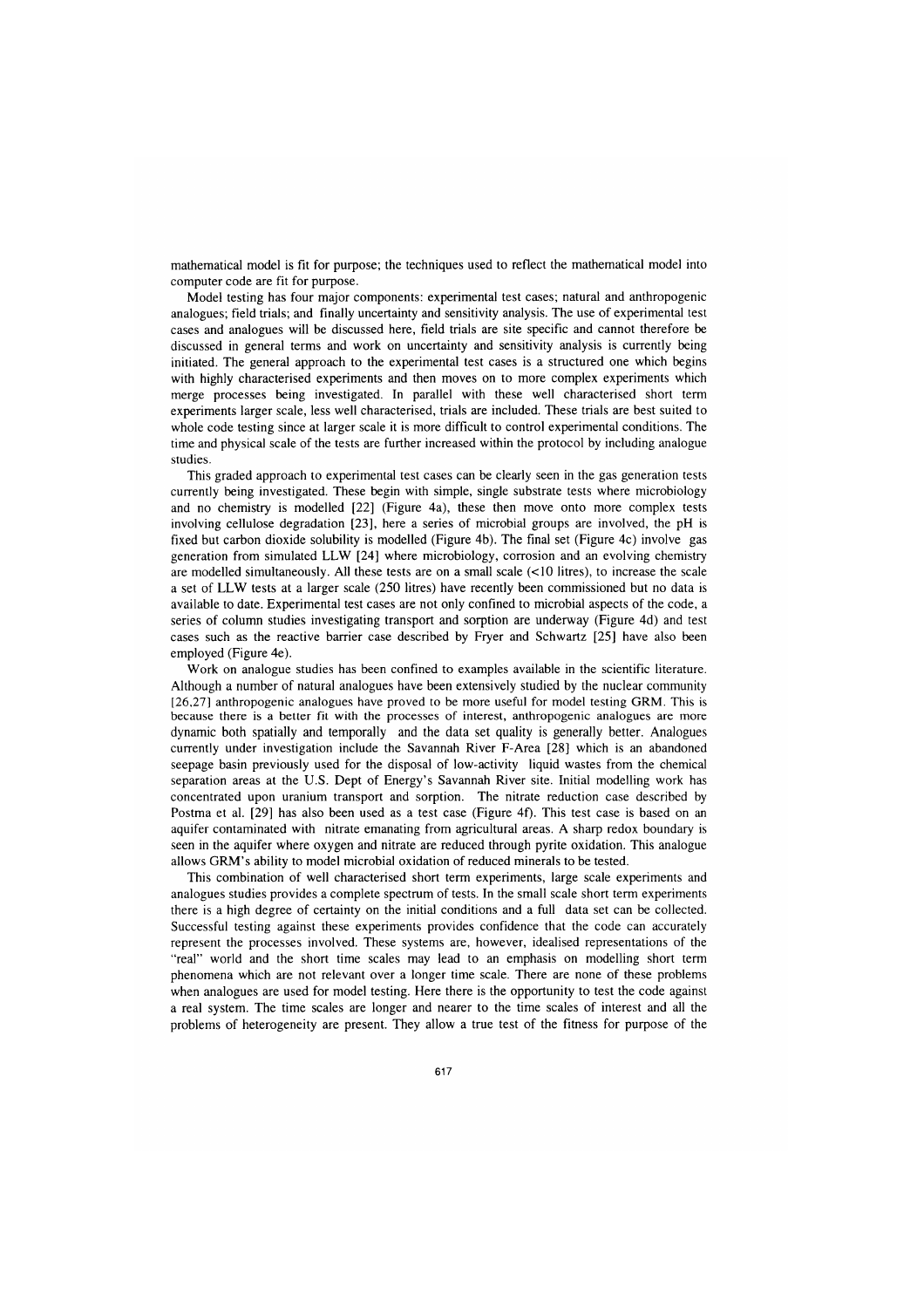code. There are problems, however, which arise from the fact that with analogues it is almost impossible to get a full data set. Often only snap shots of the site at various time intervals are available. These uncertainties mean that the goodness of fit which is taken to be acceptable may be relatively poor. The combination of intensive, idealised, short duration experiments and the longer time scales of analogue studies overcomes the realism problems inherent in the laboratory work and the data set quality aspects of the larger scale, more realistic tests.



Figure 4. (a) Methane generation during acetic acid degradation, (b) Gas generation during anaerobic cellulose degradation, (c) Gas generation during LLW degradation, (d) Europium sorption and transport in a column of washed sand at pH 4.5, (e) Changes in pH down a calcite column receiving an acidic solution of Fe(ClO<sub>4</sub>)<sub>3</sub>, (f) The oxygen profile within a nitrate contaminated aquifer.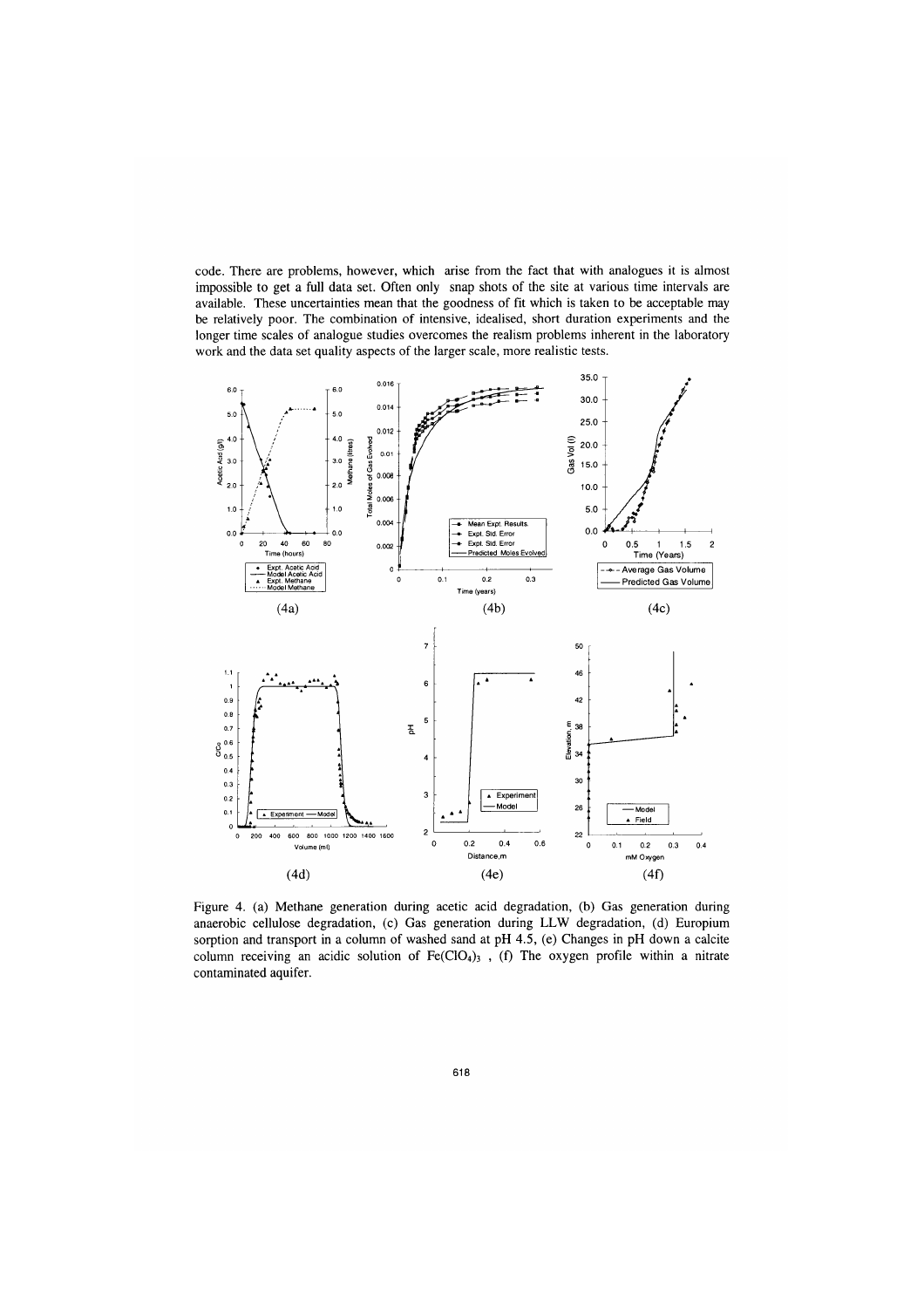## **CLOSING COMMENTS**

As mathematical models become increasingly complex a comprehensive approach to their quality assurance, testing and development becomes essential. It is particularly important that issues of validation are addressed in a transparent manner and that the false confidence inherent in nominal validation programmes is avoided. It should be recognised that the future cannot be interrogated now and consequently any modelling extrapolation into the future represent an approximation based upon current understanding. In order to avoid some of these pitfalls the approach adopted during the development and testing of the GRM was one of building confidence within known boundaries. Whilst recognising that once the code is applied outside these boundaries of either processes modelled or length of simulation, the degree of confidence which can be ascribed to the results has to be adjusted accordingly.

To allow this confidence building exercise to proceed a model testing protocol was developed. This protocol provides a rigid, well ordered, framework within which the development and testing of complex software tools can take place. It combined quality assurance to ensure a consistent quality of product, verification to determine how the code compares with its peers in the modelling world and realism testing to determine to what extent the code is fit for purpose. By combining within realism testing short term, well characterised experiments, with larger scale tests and analogue studies it is possible to both target specific, individual processes modelled and how the code models the whole multi-process system which occur in reality.

This approach has been applied to the development and testing of the GRM with encouraging results to date and a range of examples are provided in this paper. Work is still ongoing, with continued emphasis on analogue studies, peer review and uncertainty and sensitivity analysis. The ultimate aim is to develop a large portfolio of test cases which can be routinely applied to this and future codes. This approach will allow the envelope within which there is confidence in the code's capabilities to grow as the code is applied to an increasing number of scenarios and test cases.

## **REFERENCES**

[1] P. N. Humphreys, T. Johnstone, D. Trivedi and A. Hoffmann, Mat. Res. Soc. Symp. Proc. 353, p. 211, (1995).

[2] S. Manton, T. Johnstone, D. P. Trivedi, A. Hoffmann and P. N. Humphreys, Radiochimica Acta, 68, p. 75, (1995).

[3] P. Humphreys, R. McGarry, A. Hoffmann and P. Binks, FEMS Microbiological Reviews, In Press.

[4]. M. G. McDonald, and A. W. Harbaugh, A Modular, Techniques of Water-Resources Investigations of the United States Geological Survey, Book 6, Modelling Techniques, (1988).

[5] L. Parkhurst, D.C. Thorstenson, and L. N. Plummer, PHREEQE-A Computer Program for Geochemical Calculations, (U. S. Geological Survey.) (1988).

[6] S. Manton, T. Johnstone, D. Trivedi, A. Hoffmann, and P. N. Humphreys in Spectrum 92, Nuclear and Hazardous Waste Management, International Topical Meeting, Boise, Idaho, USA, 2, p. 1463, (1992).

[7] W. Stumm and J.J. Morgan, Aquatic Chemistry, 2nd Ed. (Wiley International Publications, New York, 1981).

[8] A. J. B. Zehnder and W. Stumm in Biology of Anaerobic Microorganisms, edited by A. J. B. Zehnder, (John Wiley and Sons, New York, 1988), p 1.